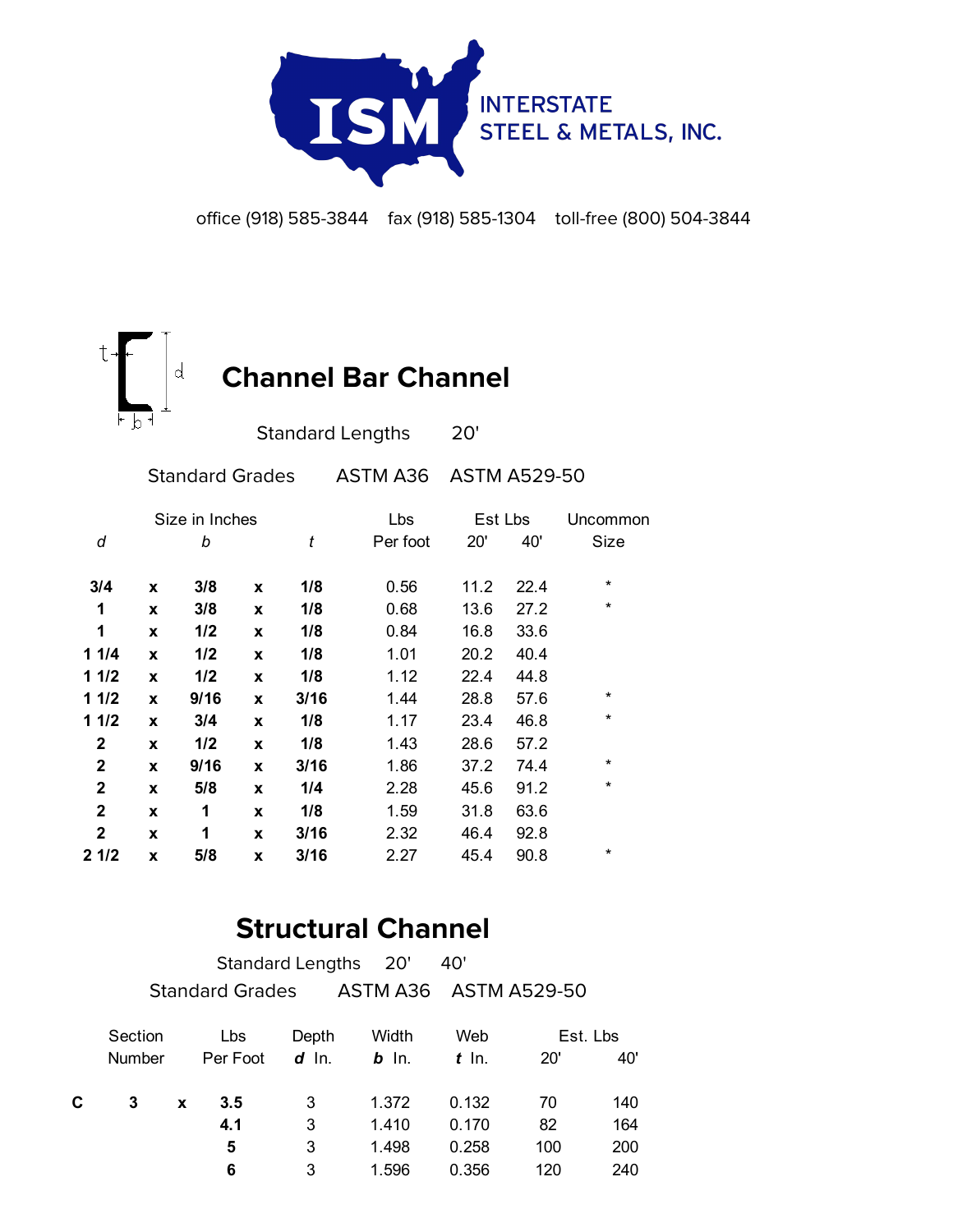|           | Section                 |                    | Lbs      | Depth          | Width   | Web     | Est. Lbs |     |
|-----------|-------------------------|--------------------|----------|----------------|---------|---------|----------|-----|
|           | Number                  |                    | Per Foot | $d$ In.        | $b$ In. | $t$ In. | 20'      | 40' |
|           |                         |                    |          |                |         |         |          |     |
| <b>MC</b> | 3                       | $\pmb{\mathsf{x}}$ | 7.1      | 3              | 1.938   | 0.312   | 142      | 284 |
| C         | $\overline{\mathbf{4}}$ | $\pmb{\mathsf{x}}$ | 4.5      | 4              | 1.584   | 0.125   | 90       | 180 |
|           |                         |                    | 5.4      | 4              | 1.584   | 0.184   | 108      | 216 |
|           |                         |                    | 6.25     | 4              | 1.647   | 0.247   | 125      | 250 |
|           |                         |                    | 7.25     | 4              | 1.721   | 0.321   | 145      | 290 |
|           |                         |                    |          |                |         |         |          |     |
| <b>MC</b> | 4                       | $\pmb{\mathsf{X}}$ | 13.8     | 4              | 2.500   | 0.500   | 276      | 552 |
| C         | 5                       | $\pmb{\mathsf{x}}$ | 6.7      | 5              | 1.750   | 0.190   | 134      | 268 |
|           |                         |                    | 9        | 5              | 1.885   | 0.325   | 180      | 360 |
|           |                         |                    |          |                |         |         |          |     |
| C         | 6                       | $\pmb{\mathsf{x}}$ | 8.2      | 6              | 1.920   | 0.200   | 164      | 328 |
|           |                         |                    | 10.5     | 6              | 2.034   | 0.314   | 210      | 420 |
|           |                         |                    |          |                |         |         |          |     |
| <b>MC</b> | 6                       | $\pmb{\mathsf{x}}$ | 12       | 6              | 2.497   | 0.310   | 240      | 480 |
|           |                         |                    |          |                |         |         |          |     |
| C         | 6                       | $\pmb{\mathsf{x}}$ | 13       | 6              | 2.157   | 0.437   | 260      | 520 |
|           |                         |                    |          |                |         |         |          |     |
| <b>MC</b> | 6                       | $\pmb{\mathsf{x}}$ | 15.1     | 6              | 2.941   | 0.316   | 302      | 604 |
|           |                         |                    | 15.3     | 6              | 3.500   | 0.340   | 306      | 612 |
|           |                         |                    | 16.3     | 6              | 3.000   | 0.375   | 326      | 652 |
|           |                         |                    | 18       | 6              | 3.504   | 0.379   | 360      | 720 |
|           |                         |                    |          |                |         |         |          |     |
| C         | $\overline{\mathbf{r}}$ | $\pmb{\mathsf{x}}$ | 9.8      | $\overline{7}$ | 3.090   | 0.210   | 196      | 392 |
|           |                         |                    | 12.25    | $\overline{7}$ | 2.194   | 0.314   | 245      | 490 |
|           |                         |                    | 14.75    | $\overline{7}$ | 2.299   | 0.419   | 295      | 590 |
| <b>MC</b> | $\overline{\mathbf{7}}$ |                    | 19.1     | $\overline{7}$ | 3.452   | 0.352   | 382      | 764 |
|           |                         | $\pmb{\mathsf{x}}$ | 22.7     | $\overline{7}$ | 3.603   | 0.503   | 454      | 908 |
|           |                         |                    |          |                |         |         |          |     |
| <b>MC</b> | 8                       | $\pmb{\mathsf{x}}$ | 8.5      | 8              | 1.874   | 0.179   | 170      | 340 |
|           |                         |                    |          |                |         |         |          |     |
| C         | 8                       | $\pmb{\mathsf{x}}$ | 11.5     | 8              | 2.260   | 0.220   | 230      | 460 |
|           |                         |                    | 13.75    | 8              | 2.343   | 0.303   | 275      | 550 |
|           |                         |                    |          |                |         |         |          |     |
| <b>MC</b> | 8                       | $\pmb{\mathsf{x}}$ | 18.7     | 8              | 2.978   | 0.353   | 374      | 748 |
|           |                         |                    |          |                |         |         |          |     |
| C         | 8                       | $\pmb{\mathsf{x}}$ | 18.75    | 8              | 2.527   | 0.487   | 375      | 750 |
|           |                         |                    |          |                |         |         |          |     |
| <b>MC</b> | 8                       |                    | 20       | 8              |         | 0.400   | 400      |     |
|           |                         | $\pmb{\mathsf{x}}$ |          |                | 3.025   |         |          |     |
|           |                         |                    | 21.4     | 8              | 3.450   | 0.375   | 428      | 856 |
|           |                         |                    | 22.8     | 8              | 3.502   | 0.427   | 456      | 912 |
| C         | 9                       |                    | 13.4     | 9              | 2.433   |         | 268      | 536 |
|           |                         | X                  | 15       |                |         | 0.233   | 300      | 600 |
|           |                         |                    |          | 9              | 2.485   | 0.285   |          |     |
|           |                         |                    | 20       | 9              | 2.648   | 0.448   | 400      | 800 |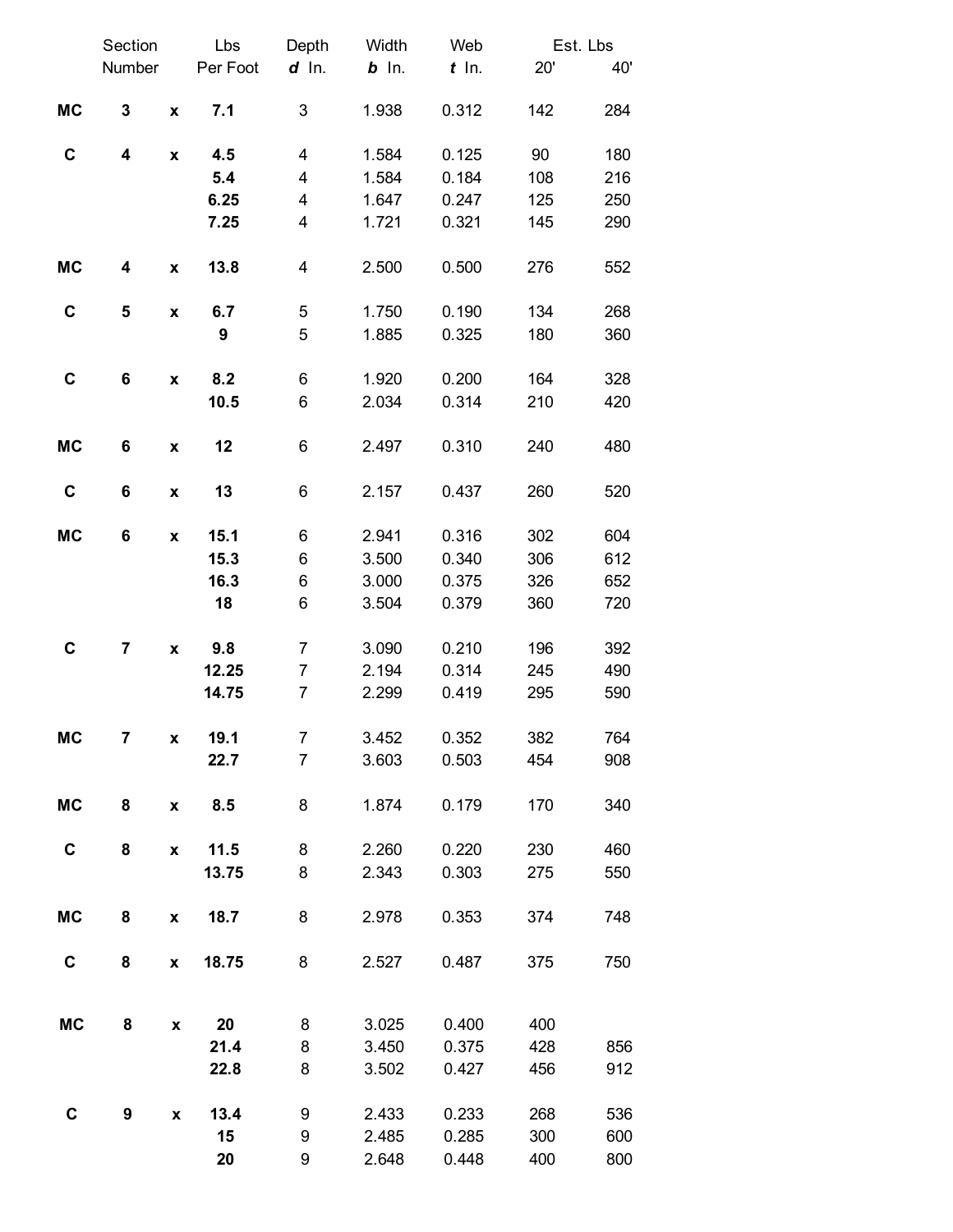|             | Section          |                    | Lbs      | Depth   | Width   | Web     | Est. Lbs |      |
|-------------|------------------|--------------------|----------|---------|---------|---------|----------|------|
|             | Number           |                    | Per Foot | $d$ In. | $b$ In. | $t$ In. | 20'      | 40'  |
|             |                  |                    |          |         |         |         |          |      |
| <b>MC</b>   | 8                | $\pmb{\mathsf{x}}$ | 20       | 8       | 3.025   | 0.400   | 400      | 800  |
|             |                  |                    | 21.4     | 8       | 3.450   | 0.375   | 428      | 856  |
|             |                  |                    | 22.8     | 8       | 3.502   | 0.427   | 456      | 912  |
| C           | $\boldsymbol{9}$ | $\pmb{\mathsf{X}}$ | 13.4     | 9       | 2.433   | 0.233   | 268      | 536  |
|             |                  |                    | 15       | 9       | 2.485   | 0.285   | 300      | 600  |
|             |                  |                    | 20       | 9       | 2.648   | 0.448   | 400      | 800  |
| <b>MC</b>   | 9                | $\pmb{\mathsf{x}}$ | 23.9     | 9       | 3.450   | 0.400   | 478      | 956  |
|             |                  |                    | 25.4     | 9       | 3.500   | 0.450   | 508      | 1016 |
| <b>MC</b>   | 10               | $\pmb{\mathsf{x}}$ | 6.5      | 10      | 1.127   | 0.152   | 130      | 260  |
|             |                  |                    | 8.4      | 10      | 1.500   | 0.170   | 168      | 336  |
| $\mathbf C$ | 10               | $\pmb{\mathsf{x}}$ | 15.3     | 10      | 2.600   | 0.240   | 306      | 612  |
|             |                  |                    | 20       | 10      | 2.739   | 0.379   | 400      | 800  |
| <b>MC</b>   | 10               | $\pmb{\mathsf{x}}$ | 22       | 10      | 3.315   | 0.290   | 440      | 880  |
|             |                  |                    | 25       | 10      | 3.405   | 0.380   | 500      | 1000 |
| C           | 10               | $\pmb{\mathsf{X}}$ | 25       | 10      | 2.886   | 0.526   | 500      | 1000 |
| <b>MC</b>   | 10               | $\pmb{\mathsf{x}}$ | 28.5     | 10      | 3.950   | 0.425   | 570      | 1140 |
| $\mathbf C$ | 10               | $\pmb{\mathsf{X}}$ | 30       | 10      | 3.033   | 0.673   | 600      | 1200 |
| <b>MC</b>   | 10               | X                  | 33.6     | 10      | 4.100   | 0.575   | 672      | 1344 |
|             |                  |                    | 41.1     | 10      | 4.321   | 0.796   | 822      | 1644 |
| <b>MC</b>   | 12               | X                  | 10.6     | 12      | 1.500   | 0.190   | 212      | 424  |
| C           | 12               | $\pmb{\mathsf{x}}$ | 20.7     | 12      | 2.942   | 0.282   | 414      | 828  |
|             |                  |                    | 25       | 12      | 3.047   | 0.387   | 500      | 1000 |
|             |                  |                    | 30       | 12      | 3.170   | 0.510   | 600      | 1200 |
| <b>MC</b>   | 12               | X                  | 31       | 12      | 3.670   | 0.370   | 620      | 1240 |
|             |                  |                    | 35       | 12      | 3.767   | 0.467   | 700      | 1400 |
|             |                  |                    | 40       | 12      | 3.890   | 0.590   | 800      | 1600 |
|             |                  |                    | 45       | 12      | 4.012   | 0.712   | 900      | 1800 |
|             |                  |                    | 50       | 12      | 4.135   | 0.835   | 1000     | 2000 |